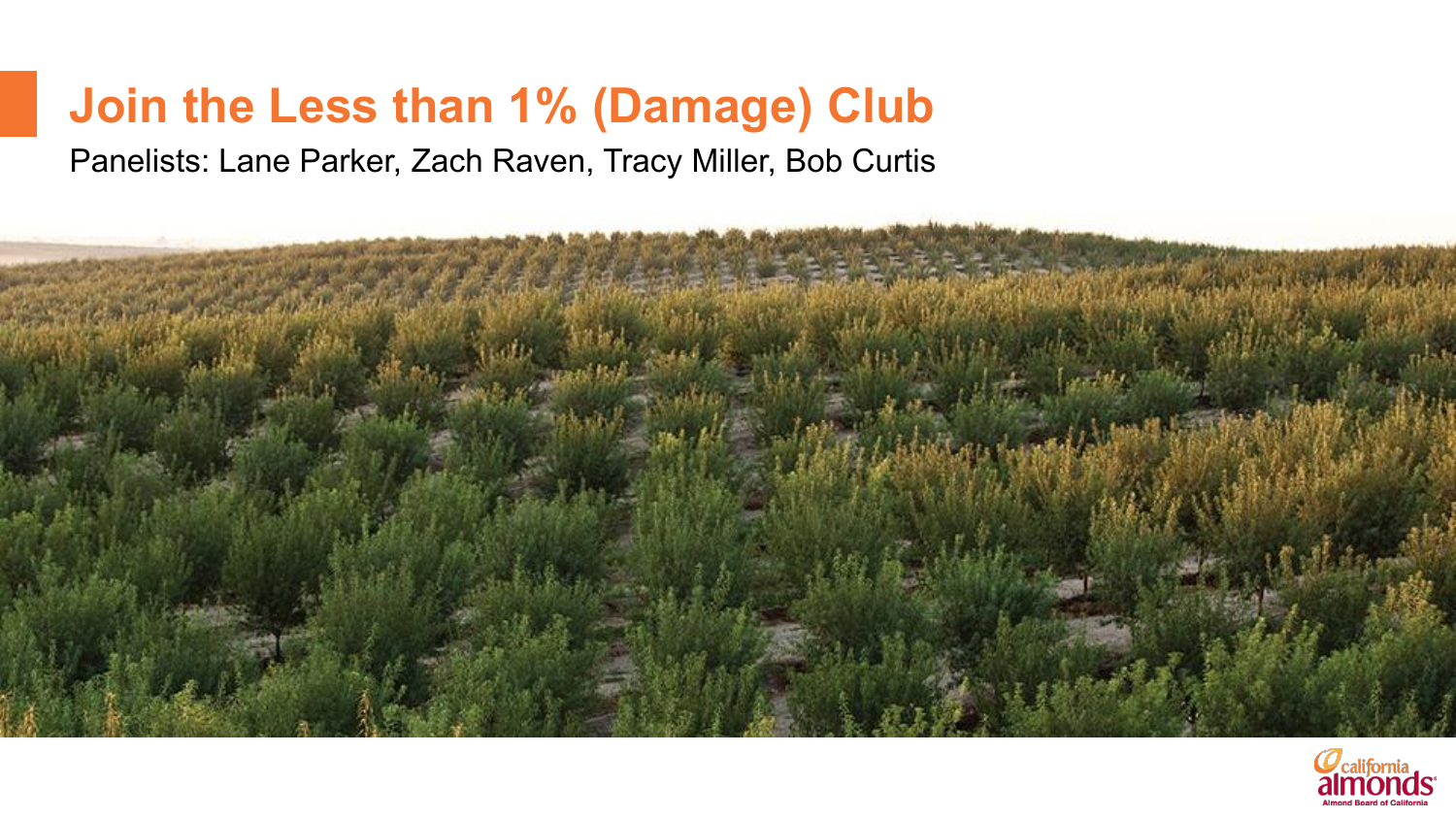## Highlights – Lane Parker, almond grower

- Complete your field clean up by March 15 every year and do it well.
- Three most important NOW management tools:
	- winter sanitation
	- winter sanitation
	- winter sanitation

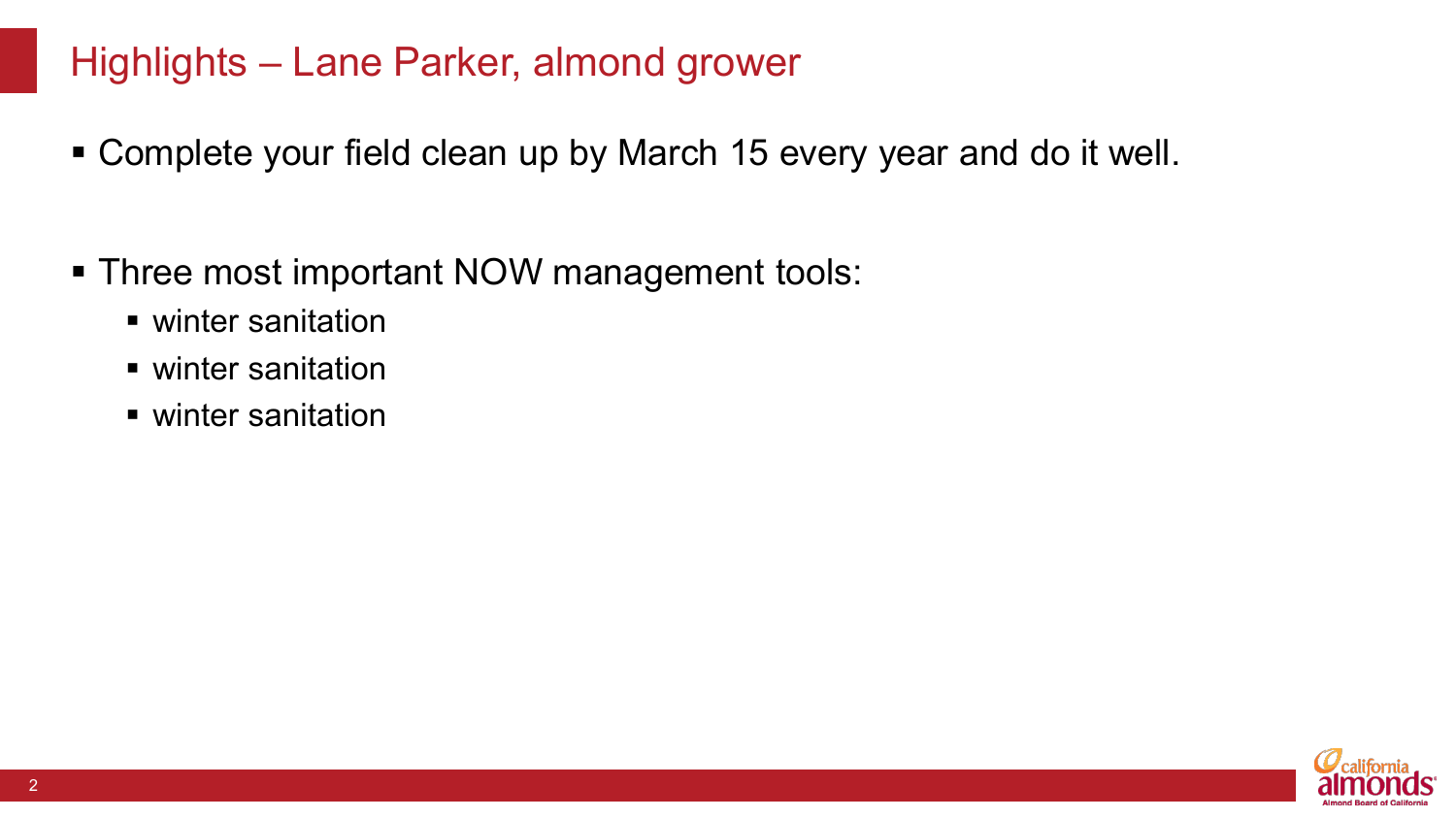#### Highlights – Zach Raven, Keenan Farms

- Winter sanitation in pistachios is also key.
- Keenan Farms went from 6% damage to 0-2% damage after implementing winter sanitation
- Orchard clean up should be completed in January. After that, a big improvement at Keenan Farms has been the use of mating disruption, which works better if your neighbors use it.
	- Keenan Farms uses Semios' mating disruption product (found at [Semios.com/IPM\)](https://semios.com/ipm/) but other versions work well, too.

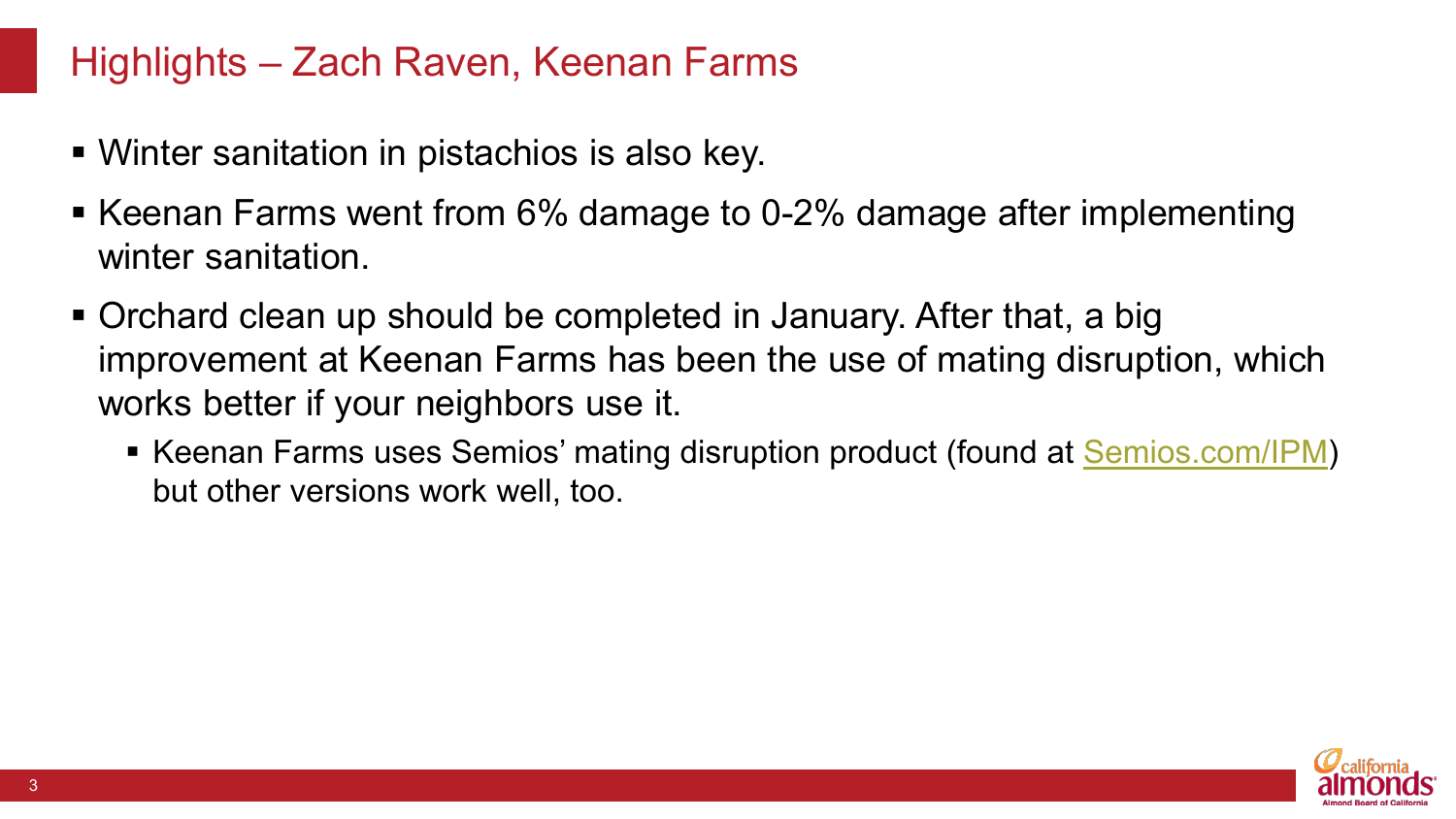## Highlights – Tracy Miller, MidValley Ag

- If Miller catches >10 moths in a week, he recommends treatment since this level of insect pressure will impact yield.
- Miller stressed using the right product at the right dosage rate, going the correct speed and being precise about the timing of application.
- Degree days and Peterson trap data (likes these better than the egg traps) are tools to gage spray timing.
	- For additional information:<http://cebutte.ucanr.edu/files/152897.pdf>
- Another IPM tool to control aflatoxin is the use of *Aspergillus flavus,* or AF36. This fungal strain does not produce aflatoxin and is introduced to the orchard to outcompete the toxin-producing strain.
	- For additional information about how the method works and how to apply AF36: [http://kare.ucanr.edu/programs/Plant\\_Pathology/Biocontrol\\_of\\_Aflatoxins\\_in\\_Pistachio\\_and\\_Alm](http://kare.ucanr.edu/programs/Plant_Pathology/Biocontrol_of_Aflatoxins_in_Pistachio_and_Almond_Crops/) ond\_Crops/